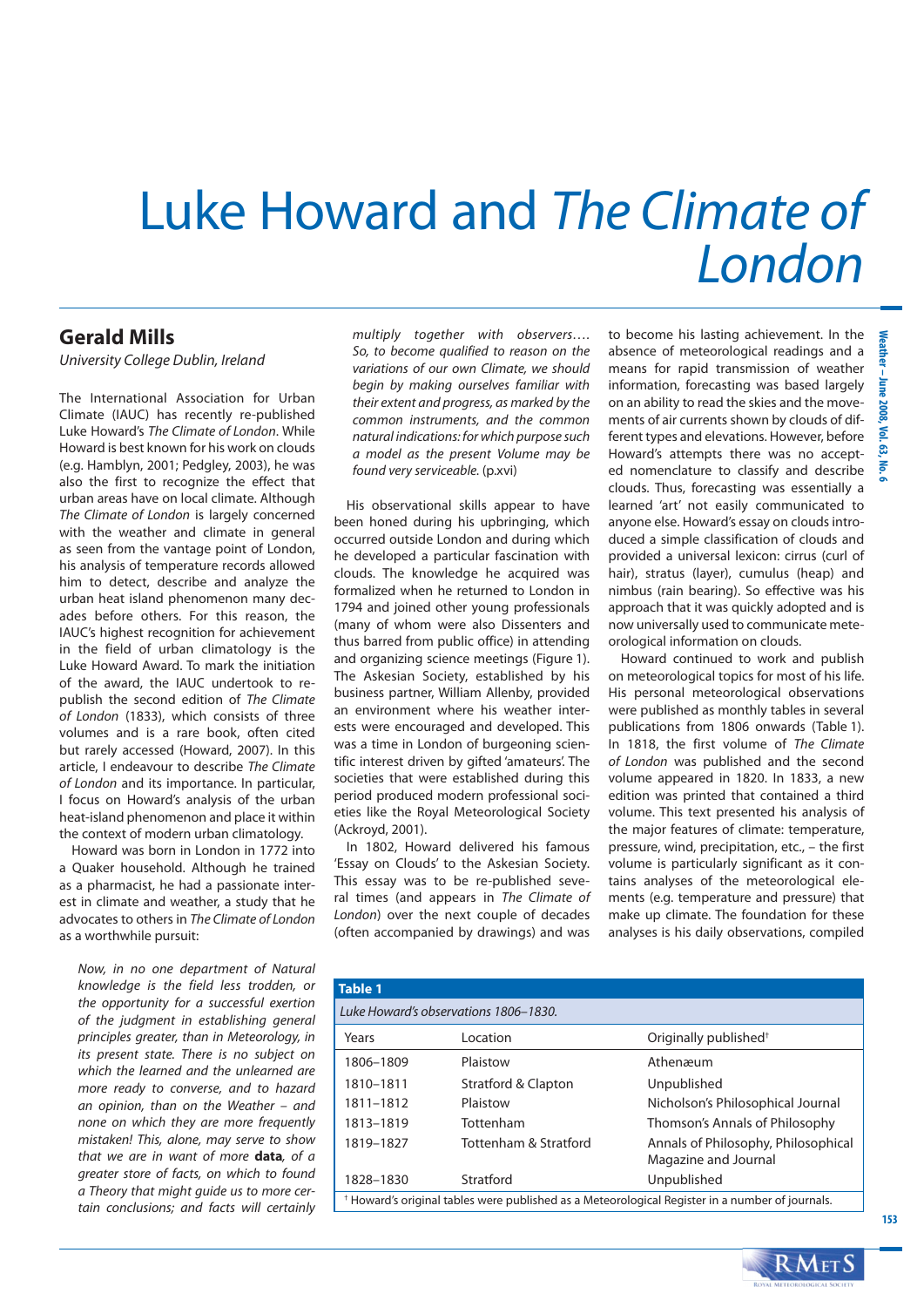correspondence on weather-related events and experimental notes gathered over a 25-year period, 1806 to 1830. These data comprise volumes 2 and 3.

Howard published other works – Seven Lectures on Meteorology (1837), A cycle of eighteen years in the seasons of Britain (1842) and Barometrographia (1847) – but The Climate of London remains his most comprehensive work. Throughout, he demonstrates a concern for precision both in the use of language and in the practice of making meteorological observations. These characteristics are illustrated in the following passages taken from the re-published work.

Howard on cloud classification:

But the principal objection to English, or any other local terms, remains to be stated. They take away from the Nomenclature its present advantage of constituting, as far as it goes, a universal Language, by means of which the intelligent of every country may convey to each other their ideas, without the necessity of translation. And the more this facility of communication can be increased, by our adopting: by consent uniform Modes, Terms, and Measures for our observations, the sooner we shall arrive at a knowledge of the phenomena of the atmosphere in all parts of the globe, and carry the science to some degree of perfection. (p.xv)

Howard on rainfall measurements at the Royal Society:

The average Annual rain of the ten years (from 1820 to 1830, omitting 1826) is 17.615 in. which corrected for the elevation of the gauge gives 23.277 – a quantity falling below the real average of the district by more than two inches. It may be said that probably other causes than such as have been stated, and those peculiar to a great city, contribute to this deficiency. It would be very satisfactory to be able to appreciate the action of such causes, and their annual share of effect – but until an Instrument, which is understood to be that of so respectable a Scientific corporation, and the indications of which they have so long been in the habit of publishing, shall be deemed worthy of daily use when Rain is falling, we shall in vain expect from this quarter the data needful even for the construction of the problem. (p.68)

Another feature is his use of graphs to analyze and describe his observations (Figure 2).

### **The urban heat island**

The impact of London upon its climate is discovered by Howard when he compares his temperature records against those made by the Royal Society at Somerset House. He concludes that 'the temperature of the city is not to be considered as that of the climate; it partakes too much of an artificial warmth, induced by its structure, by a crowded population, and the consumption of great quantities of fuel in fires' (p.2). His is the first analysis of two related, but distinct issues: the urban 'contamination' of meteorological records and the magnitude and cause of the urban effect.

Howard's analysis is based on temperature records gathered at three different sites outside London (Plaistow, Tottenham and Stratford) and one site (Royal Society) within London (Table 1, Figure 1). The urban effect is examined as the temperature difference between his 'urban' and 'rural' sites  $(\Delta T_{u,d})$  see Figure 3). 'Unfortunately, his exposures varied and were far from standard – at Plaistow, 1809 a village 6.4 km east of London, the thermometer hung beneath a laurel bush, and at Tottenham, where readings were taken between 1813 and 1816, the thermometer was 3 m above the ground on the north wall of a house' (Chandler, 1965, p.147). The exposure of the Royal Society's instrument is unknown.



Figure 1. London in the early nineteenth century was 'a built-up area, itself a kaleidoscope of neighbourhoods, set amidst a large and amorphous region' (Schwarz, 2001, p.641). The period of Howard's work (1800–1830) was one of rapid population growth (from about 1 to 1.5 million) resulting from continued in-migration and a fall in the death rate. (This map is based on The Environs of London, Published by Baldwin and Cradock, 47 Paternoster Row, London. Published by the Superintendence of the Society for the Diffusion of Useful knowledge. February 1st, 1832, Drawn and Engraved by H. Waters. Source: http://www.londonancestor.com/maps/).





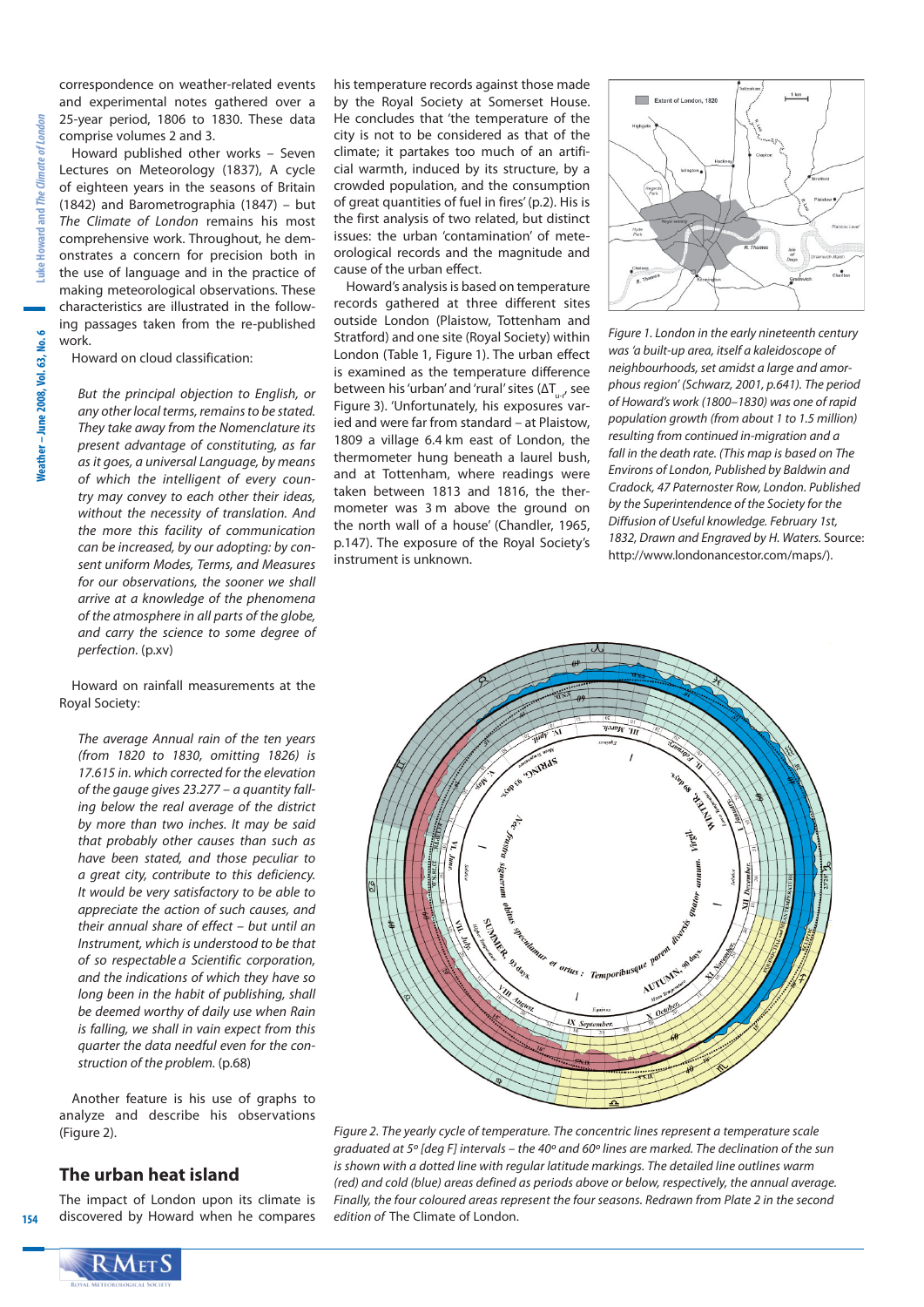$M_0.6$ 



Figure 3. The annual temperature curves for the city (solid) and the countryside (dashed). The labelled horizontal lines represent the means (based on the 30-year period 1797 to 1816) for the city (a–b) and countryside (c–d). Redrawn from Figure 3 in the second edition of The Climate of London.

It is climate, as observed from the vantage point of London, rather than the distinctive urban climate of the metropolis that is of particular interest to Howard. Consequently, part of his analysis is concerned with removing the urban influence:

Thus, under the varying circumstances of different Sites, different Instruments, and different Positions of the latter, we find London always warmer than the country, the average excess of its temperature being 1.579° [deg F]. But as the same causes which produce an artificial elevation of temperature in London, must likewise influence, in a smaller degree, the country, the Mean of which for the ten years ending with 1816 is 48.79°, and as the second fractional Figure was uniformly neglected in taking the Monthly means for the Annual average in the Register of the Royal Society, I shall for the present abate a little of the one, and add to the other; and for the purposes of comparison rate the **Mean of the Latitude and level** of London at 48.5°, and that of the **Metropolis itself** at 50.5°. Future observations with Thermometers previously compared, and a greater degree of care to secure the fractions, may determine these with an accuracy not as yet attained. (p.3)

The means by which Howard 'discovered' the urban effect have become commonplace. Ideally, the urban effect, measured as  $\Delta T_{\text{unr}}$ , would be assessed from a continuous set of observations that begin prior to urban settlement. Over a stable climatic period, the unique contribution of the stable urban area could be identified and extracted. However, most studies are based on comparisons between observations made at existing 'urban' and 'rural' sites. Consequently, the selection of these sites is critically important.

However, Howard is hardly to be criticized for making use of the available records, which were few in number and short in duration. In fact, as the quotes above illustrate, he was aware of degrees of urban influence. It was Lowry (1977) who first formulated the problems inherent in examining the 'urban effect'. He identifies three separate components in any set of measurements: the 'background' climate, the effects of the local climate and the effects of local urbanization. For example, London has a background climate associated with its position in the midlatitudes and on the western side of Europe. It has a local climate as it is situated within the Thames Basin and, of course, it has its urban influence (Figure 4). The urban area (u) has an effect on its environs (u'). Outside this area may be considered rural (r), where just the background and local effects are present and the urban effect is absent. The problem with establishing the urban effect  $(\Delta T_{\text{max}})$ , is that the shape and extent of the area u' will vary with weather and climate. In Figure 4(a), airflow from one direction carries the urban effect in one direction downwind forming a narrow elliptical area. A site within this zone of influence now has a degree of urban influence. In Figure 4(b), a lengthy sequence of weather events (a climate, in fact) has established a zone of influence around the urban area. Lowry concludes that, in the absence of pre-urban observations, the urban effect may be only estimated.

In the Summary to The Climate of London, Howard provides a concise statement of the temporal variation of  $\Delta T_{\text{max}}$  and hints at its spatial character:

#### The **Mean Temperature of the Climate**

… is strictly about 48.50° Fahr.: but in the denser parts of the metropolis, the heat is raised, by the effect of the population and fires, to 50.50°; and it must be proportionately affected in the suburban parts. The excess of the Temperature of the city varies through the year, being least in spring, and greatest in winter; and it belongs, in strictness, to the **nights**; which average three degrees and seven-tenths



Many of the temporal characteristics of the urban effect on air temperature observed by Howard have since been confirmed (Oke, 1982).

Although Howard never took simultaneous measurements at different sites in London and its environs, he correctly deduced that it was an urban phenomenon and that, most likely, its effect lessened in the suburbs. When detailed spatial information became available a century later and was mapped, the urban temperature effect was revealed as a 'pool' of warmer air that occupies the built-up area. Generally, it has been found that the magnitude of this urban heat 'island' increases towards the core of the settlement, where building density is greatest. Where 'natural' features (e.g. parks and rivers) remain they appear as pockets of cooler air within this general pattern. These features can be seen in Figure 5.

Defined in modern terms, Howard is describing (as Figure 5 does also) the urban 'canopy layer' effect on air temperature. The canopy layer may be defined as the air that lies below roof level. The outdoor canopy layer acquires its properties through interaction with the adjacent surfaces (building walls and street surface) and through exchanges of air with indoor (across building openings and gaps) and outdoor (between streets and with the overlying atmosphere) spaces.

Howard's examination of the urban effect consists of a description of its character from which he deduces potential causes. His analysis attempts to account for the elevation of London's temperature to varying degrees throughout the year and his explanation invokes causes, some of which are intuitively 'obvious' and others of which are relatively sophisticated:



Figure 4. Estimating the urban effect, based on Lowry (1977). See text for details.



Figure 5. The distribution of the minimum air temperatures (°F) for 14 May 1959. Redrawn from Figure 55 in Chandler (1965). The darkened area shows the extent of London during Howard's time.

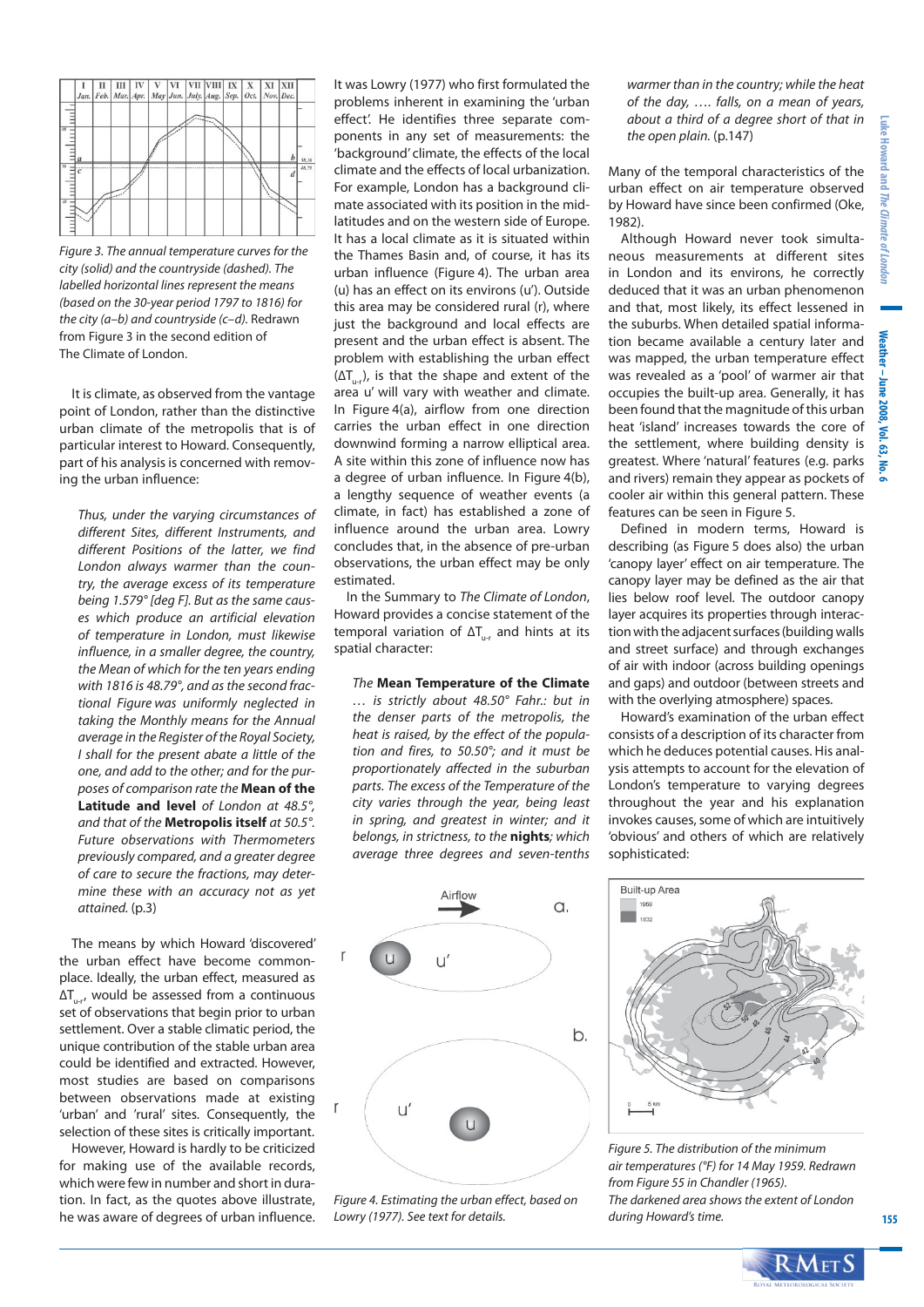That the superior temperature of the bodies of men and animals is capable of elevating, in a small proportion, the Mean heat of a city or populous tract of country in a temperate latitude, is a proposition which will scarcely be disputed. Whoever has passed his hand over the surface of a glass hive, whether in summer or winter, will have perceived, perhaps with surprise, how much the little bodies of the collected multitude of Bees are capable of heating the place that contains them: hence, in warm weather, we see them ventilating the hive with their wings, and occasionally preferring, while unemployed, to lodge, like our citizens, about the entrance.

But the proportion of warmth which is induced in a city by the Population, must be far less considerable than that which emanates from the fires: the greater part of which are kept up for the very purpose of preventing the sensation attending the escape of heat from our bodies. A temperature equal to that of Spring is hence maintained, in the depth of Winter, in the **included** part of the atmosphere, which, as it escapes from the houses, is continually renewed: another and more considerable portion of heated air is continually poured into the common mass from the chimnies; to which, lastly, we have to add the heat diffused in all directions, from founderies, breweries, steam engines, and other manufacturing and culinary fires. The real matter of surprise, when we contemplate so many sources of heat in a city is, that the effect on the Thermometer is not more considerable.

To return to the proportions held by the excess of London, it is greater in winter than in summer, and it sinks gradually to its lowest amount as the temperature advances in the spring, all which is consistent with the supposition, that in winter it is principally due to the heat diffused by the fires.

It appears that London does not wholly lose its superiority of temperature, by the extinction of most of the fires in Spring: on the contrary, it is resumed in a large proportion in the Sixth month, and continues through the warm season. It is probable, therefore, that the Sun in summer actually warms the air of the city more than it does that of the country around. Several causes may be supposed to contribute to this: the country presents for the most part a plain surface, which radiates freely to the sky, – the city, in great part, a collection of vertical surfaces, which reflect on each other the heat they respectively acquire: the country is freely swept by the light winds of summer, – the city, from its construction, greatly impedes their passage, except at a certain height above the buildings: the country has an almost inexhaustible store of moisture to supply its evaporation – that of the city is very speedily exhausted, even after heavy rain. When we consider that radiation to the sky, the contact of fresh breezes, and evaporation, are the three principal impediments to the daily accumulation of heat at the surface, we shall perceive that a city like London ought to be more heated by the summer sun than the country around it. (p.9–10).

# **Discussion**

This analysis is relatively complex. In summary, he identifies four causes for the observed differences in air temperature:

- 1. Anthropogenic sources of heat resulting in atmospheric warming, particularly in winter.
- 2. The geometry of urban surfaces which 'traps' radiation and obstructs 'free radiation to the sky'.
- 3. The effect of urban 'roughness' in impeding the passage of 'the light winds of summer'.
- 4. The availability of moisture for evaporation in the country.

While the first cause is invoked to explain the excess warmth of London in the winter, the latter three are used to explain the fact that 'London does not wholly lose its superiority of temperature, by the extinction of the fires in Spring.'

The causes of the warming effect are explored in greater detail when Howard considers the rates at which the urban area warms and cools relative to the surrounding country:

But this effect is not produced suddenly. For while, in the forenoon, a proportion of the walls are exposed to the sun, the remainder are in shade, and casting a shadow on the intervening ground. These are receiving, however, in the wider streets, the reflected rays from the walls opposed to them; which they return to the former, when visited in their turn by the sun. Hence in the narrow streets, especially those that run East and West, it is generally cooler than in the larger ones, and in the squares. Hence too, in the morning of a hot day, it is sensibly cooler in London than in the country; and in the evening sensibly warmer. For the hottest time in a city, relatively to the hour of the day, must be that, when the second set of vertical surfaces having become heated by the Western sun, the passenger is placed between two skreens, the one reflecting the heat it is receiving, the other radiating that which it has received. Many of my readers must recollect having felt the heat of a Western wall, in passing under it long after sunset. (p.10)

Howard's analysis is readily translated into modern research on the urban effect, which is framed in terms of its energetic basis. Specifically, the energy budget of the urban canopy layer can be expressed as follows,

$$
Q^* + Q_{F} = Q_{H} + Q_{E} + \Delta Q_{S'}
$$

where each term represents a flow of energy:  $Q^*$  is net radiation,  $Q_F$  is heat added by anthropogenic activities,  $Q_H$  and  $Q_E$  are sensible and latent heat exchanges, respectively and  $\Delta Q_{s}$  represents energy added to, or taken from, the urban fabric. The net radiation term can be decomposed into shortwave (K) and longwave (L) radiation

$$
Q^* = K\mathord{\downarrow} \text{-} K\mathord{\uparrow} + L\mathord{\downarrow} \text{-} L\mathord{\uparrow} = (K^* + L^*),
$$

where the arrows represent the directions of the fluxes, to and from the surface and the asterisks represent net fluxes. In Table 2, the suggested causes of the canopy layer urban heat island (UHI) are presented in terms of their effect on these energy budget terms.

Research has shown that the UHI is strongest at night under calm and clear skies. Under these conditions, those terms requiring turbulence ( $Q_H$  and  $Q_E$ ) are at a minimum and there is no solar radiation available. Moreover, with few exceptions,  $Q_{F}$  is generally small in magnitude. In these circumstances, the energy budget is greatly simplified,

# $L^* = \Delta Q_{S}$

This implies that, when the urban temperature effect is greatest, it is primarily a product of cooling driven by loss of longwave radiation to the sky which is offset by the withdrawal of heat from storage. In urban areas, the canopy surfaces (building walls and street surfaces) have a limited 'view' of the sky and consequently longwave cooling (L\*) at night is reduced. In addition, the materials of which the urban fabric is composed are impervious and dense. Such materials are characterized by high thermal conductivity and heat capacities, that allows daytime energy gain to be stored for withdrawal during the night. By comparison, rural surfaces (like pastures) have an almost unimpeded view of the sky and the thermal properties of the underlying soil vary greatly with moisture content. Under these ideal UHI conditions, the magnitude of  $\Delta T_{\text{max}}$  will depend on the respective sky geometries and thermal properties at both urban and rural sites that will govern the comparative rates of night-time surface cooling.

# **Conclusion**

It is a pity that Howard had no means of recording wind velocity except by direct observation. With detailed wind information he would certainly have examined the correspondence between  $\Delta T_{\mu\nu}$  and windspeed, to which he alludes. In addition, he had no comparative data to examine rates of evaporation or differences in humidity. His examination of the urban effect was therefore largely limited to temperature (he had little trust in the available urban rainfall